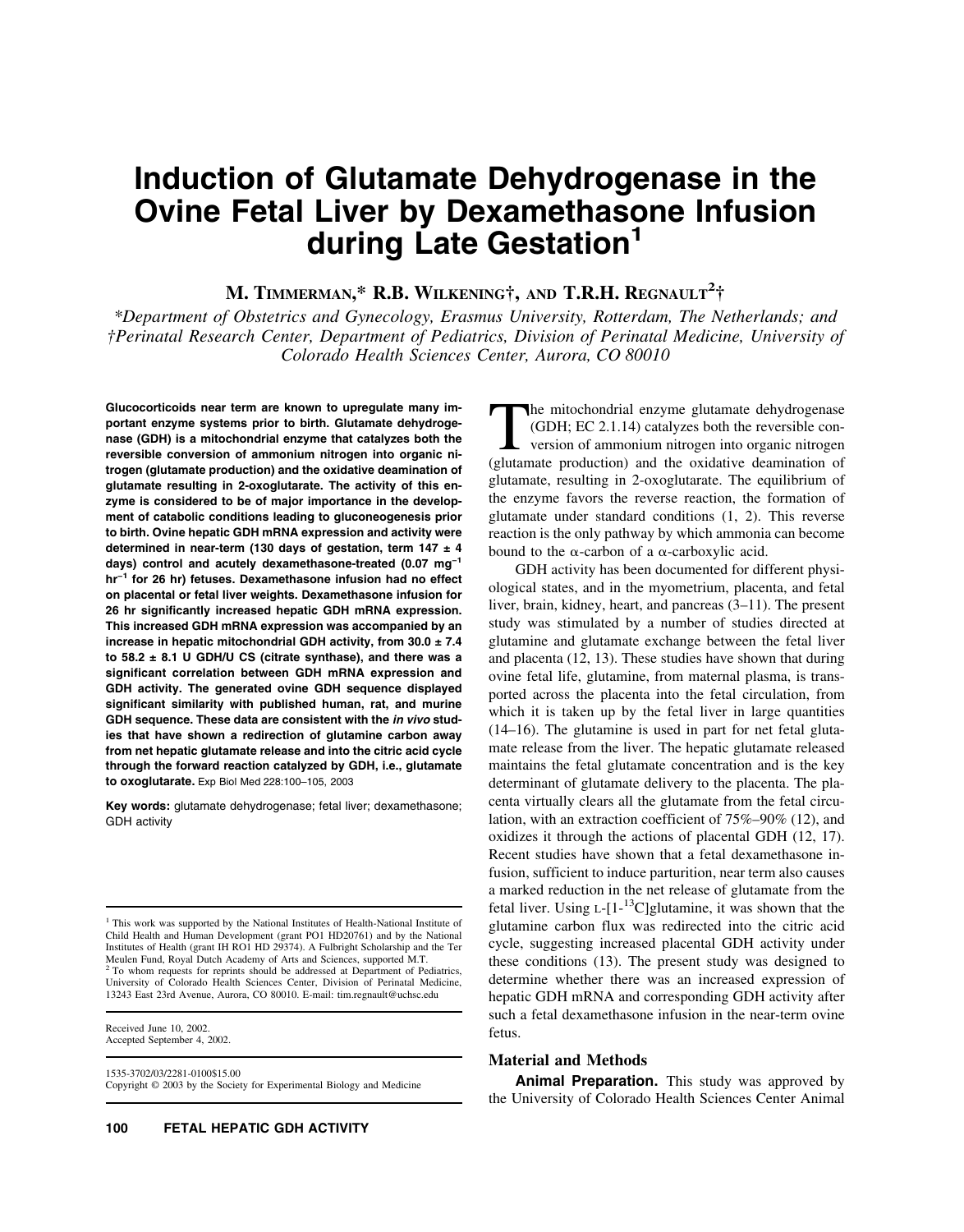Care and Use Committee. Twelve time-mated 2- to 3-yearold Columbia-Rambouillet ewes pregnant with a single fetus were used. Surgery was performed to insert catheters for dexamethasone infusion at approximately 120 days of gestation (term  $147 \pm 4$  days). Preoperatively, the ewe was given 500 mg of ampicillin and 500 mg of gentamycin intramuscularly. Surgery was performed under a combination of general pentobarbital (65 mg/ml) and spinal anesthesia (2 ml of 1% pontocaine) after a 48-hr fast with free access to water. During surgery, general anesthesia was maintained with intermittent i.v. infusion of pentobarbital via the jugular catheter. The fetus was anesthetized with pentobarbital via the maternal circulation. The uterus was exposed via a midline laparotomy incision. A 7- to 9-cm uterine incision was then made, a fetal forelimb was exteriorized, and an incision was made on the medial site of the knee joint. The brachial vein was located and a polyvinyl catheter (1.4 mm OD) was inserted. An amniotic catheter was also attached to the fetus by attachment to the brachial vein catheter for the injection of antibiotics into the amniotic cavity. The catheters were flushed every other day with heparinized saline (30 U/ml). At least 5 days were allowed for full recovery as assessed by normal  $O<sub>2</sub>$  content and glucose concentration in the fetal circulation before dexamethasone infusion was commenced.

**Experimental Design.** On the day of study, at approximately 130 days of gestation, a bolus of 0.2 mg of dexamethasone was administered to the fetus via the fetal brachial vein followed by a continuous infusion  $(0.07 \text{ mg}^{-1})$ hr<sup>-1</sup>) for 26 hr. This infusion rate and duration was based upon previous studies that concluded that this regime was sufficient to induce metabolic changes that were consistent with the onset of parturition (18). A group of five ewes comprised the control group. These animals had undergone fetal surgery for use in other studies, but problems with catheter patency made them unsuitable for their planned studies and thus available as controls in this study. After the experimental period, the fetus was delivered by cesarean section with i.v. pentobarbital anesthesia (25 mg/kg). The fetal liver was collected and weighed. The right lobe was removed and the left lobe was sectioned into slices after trimming the peripheral tissues. Approximately 10 g were placed in mitochondrial isolation medium (IM) buffer (220 m*M* mannitol, 70 m*M* sucrose, 2 m*M* Hepes, and 0.5 mg/ml bovine serum albumin [BSA], pH 7.4; 4°C) for mitochondrial fraction isolation, which proceeded immediately. Mitochondria, for GDH activity determination, were obtained as previously described (19). Mitochondrial pellets were resuspended in IM buffer and were stored at −80°C. GDH activity was measured within 3 weeks of mitochondrial pellet preparation. The remaining liver slices were frozen in liquid nitrogen and were stored at −80°C until later total cellular RNA extraction.

**Enzymatic Analysis.** The catalytic activity of GDH was determined at room temperature by measuring the decrease in absorbance due to the oxidation of NADH (20). Briefly, mitochondrial samples were thawed on ice, diluted 1:1 with IM, sonicated, and centrifuged at 100,000*g* for 1 hr at 4°C. The supernate was further diluted 1:20 with IM prior to assay. Ten to 50  $\mu$ l of diluted sample was added to a reaction mixture (64.5 m*M* TEA, 3.22 m*M* EDTA, 129 m*M* ammonium acetate, pH 8.0, 17.6 m*M* NADH, 96 m*M* ADP, and 160 kU/l LDH). Absorbance was read at 339 nm until all endogenous pyruvate had been consumed. Once a steady state had been achieved, 100  $\mu$ l of 2-oxoglutarate (7 mM) was added and changes in absorbance (OD) were recorded every 30 sec for up to 5 min. Sample volumes that produced a linear decrease in absorbance no greater than 0.05/min over the 5-min oxidation period were used. NADH oxidation was linear with time and enzyme concentration under conditions reported in the original method (20). Samples were also assayed for citrate synthase (CS) activity as previously described (21). GDH activity was than expressed as units of GDH activity/units of CS activity, where a unit was defined as the change in OD per minute at 25°C.

**GDH Reverse Transcription-Polymerase Chain Reaction (RT-PCR).** An ovine GDH cDNA probe was generated through RT-PCR. PCR primers were chosen based on published sequences of the human and rat GDH (X07769 and X14223, respectively): upper primer 5−GC-GAGGACGACCCCAACTT-3' and lower primer, 5'-TCAATGCCAGGACCAATAA-3'. The RT reaction was carried out using  $1 \mu g$  of ovine liver total cellular RNA (tcRNA) using SuperScriptII (Gibco-BRL, Gaithersburg, MD). Thermal cycling using Taq DNA polymerase included 35 cycles at 94°C for 1 min, annealing at 60°C for 1 min, and extension at 72°C for an additional 1 min. The PCR reaction was held at 72°C for a final extension for 10 min before being cooled to room temperature. An aliquot of the product was fractionated on a 1.5% agarose gel and was stained with ethidium bromide. Liver tcRNA samples yielded a single product of approximately 480 base pairs. After PCR, the product was cloned into pCR 2.1 (Invitrogen, Carlsbad, CA) and was then transformed using a INV $\alpha$ F' One Shot kit (Invitrogen).

**Sequencing Data.** Sequencing of the DNA was conducted on several clones using an ABI 377 automated DNA sequencer with dye rhodamine terminator chemistry using both the M13 Reverse and M13 forward primers. Nucleotide sequence verification was performed using basic local alignment search tool (BLAST; National Center for Biotechnology Information, Bethesda, MD). The amplified product sequenced corresponded to nucleotides 192–672 of human GDH (X07769) and was submitted to GenBank (accession number AY102935).

**RNA Preparation and Northern Hybridizaion.** Total cellular RNA was prepared using TRI-REAGENT (Molecular Resource Center, Cincinnati, OH) as previously described (22). Total cellular RNA (20  $\mu$ g) was denatured and electrophoresed in a 1% agarose gel, glyoxal/DMSO in  $0.01$  *M* PO<sub>4</sub> buffer (pH 7.4) and was transferred to an  $N^+$  Hybond membrane (Amersham, Pis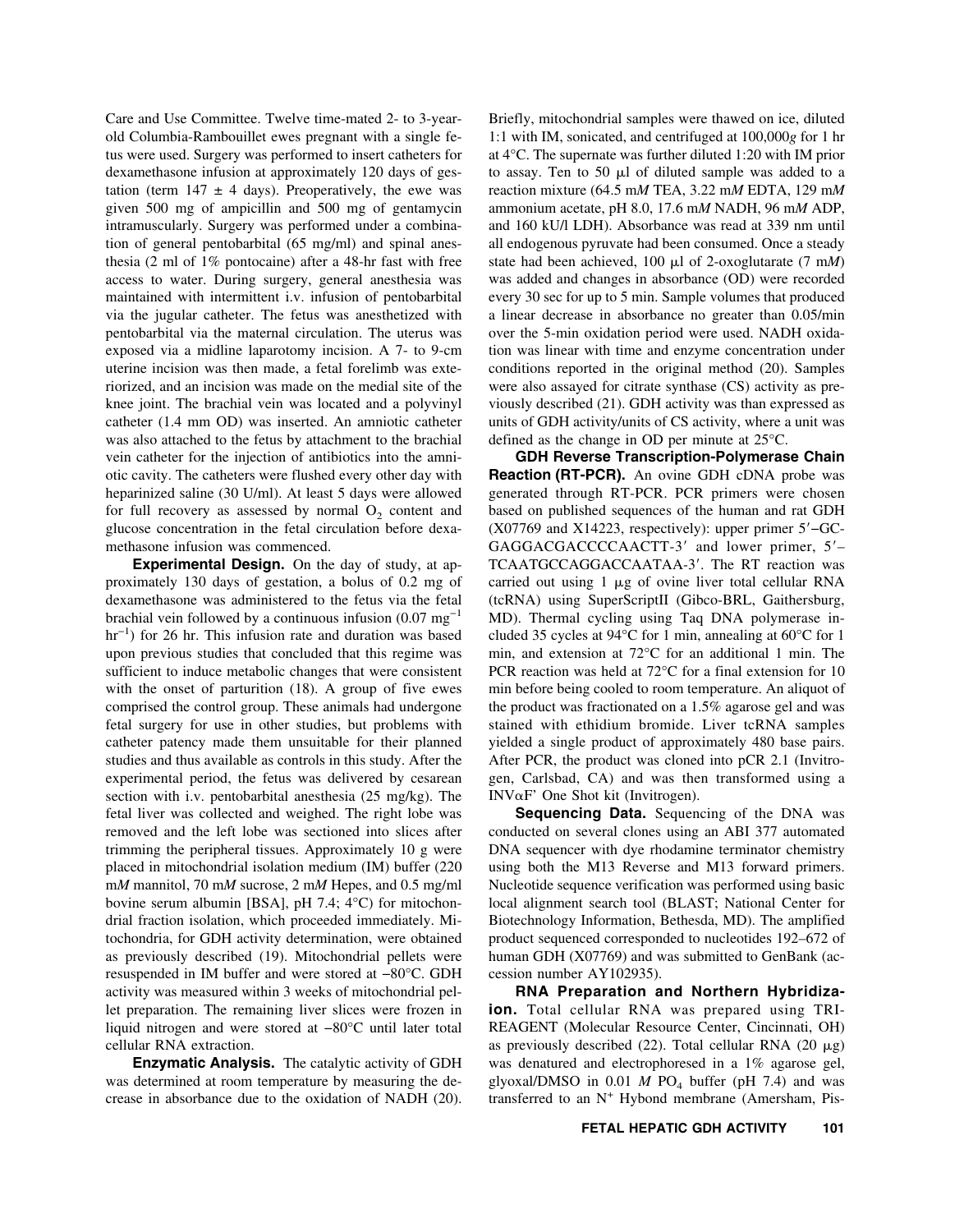cataway, NJ) using a pressure blotter PosiBlot (Stratagene, La Jolla, CA) under alkaline conditions (10 m*M* NaOH). After transfer, membranes were UV crosslinked and rinsed in 6 $\times$  SSC (0.72 *M* NaCl, 40 m*M* Na<sub>2</sub>HPO<sub>4</sub>.7H<sub>2</sub>O, and 4 m*M* EDTA) before the integrity of RNA and transfer efficacy was confirmed by methylene blue staining (23). The membranes were then rinsed in diethyl pyrocarbonatetreated water until the membrane was clear of background stain. These procedures were conducted at room temperature. Stained membranes were photographed, and samples not displaying distinct and clear 28S and 18S rRNA were discarded.

Transferred membranes were prehybridized (6× SSC, 50% [v/v] formamide, 10% [w/v] sulfate Dextran, 7% [w/v] sodium dodecyl sulfate [SDS], 5 µg/ml denatured salmon sperm DNA, and 100 5 µg/ml yeast tRNA (Gibco-BRL) for 2–4 hr at 42°C. Membranes were then hybridized with a 481 base pair *EcoRI-EcoRI* 32P-labeled ovine-specific GDH cDNA fragment at a concentration of  $1-2 \times 10^6$  cpm/ml. After a 16-hr hybridization period at 42°C, membranes were washed twice with 2× SSC/0.1% SDS for 20 min at room temperature and then twice with 0.1× SSC/0.1% SDS for 15 min each at 65°C. The molecular size of ovine GDHspecific band was estimated from a 0.4- to 9.5-kb RNA ladder (Gibco-BRL). Each gel was run with a sample of postnatal lamb and maternal liver, which served as a positive control for GDH expression. Membranes were exposed to a phosphorus plate for 12 hr and were scanned by a Storm system (Molecular Dynamics, Sunnyvale, CA). Resulting images were analyzed through ImageQuant (Molecular Dynamics) generating data in the form of mRNA expression volumes. To correct for loading and transfer differences after GDH quantification, the membranes were stripped (0.5% boiling SDS allowed to cool to room temperature) and reprobed with an 18s rRNA probe. 18s rRNA levels were measured by hybridization with an oligonucleotide probe (5-ACGGTATCTGATCCGTCTTCGAACC-3) labeled with  $32P$ -dCTP using terminal deoxytransferase (Boehringer Mannheim Biochemicals, Indianapolis, IN). After this, the membranes were subjected to the same washing procedures and image analysis as described.

**Statistical Analysis.** Gestational age and fetal and placental weights and values from the enzymatic analysis are reported as means  $\pm$  SEM. Results from the phosphorus imaging scanning, a ratio of ovine GDH mRNA expression compared wih 18s rRNA expression, are reported as means ± SEM. Differences among groups were analyzed by Student's *t* test with significance set at  $P < 0.05$ .

#### **Results**

Tissue was collected at approximately 130 days of gestation after fetal treatment. A 26-hr dexamethasone infusion had no significant effects on fetal or fetal liver weights (Table I).

The nucleotide sequence of ovine cDNA for GDH is shown in Figure 1. The cDNA sequence for ovine GDH

| Table I. Placenta and Fetal Parameters in Control, |
|----------------------------------------------------|
| (5) and Dexamethasone, (7) Infused Fetus Near      |
| Term (130 Days of Gestation). Values are Mean      |
|                                                    |

|                                               | Control                               | Dexamethasone                                |
|-----------------------------------------------|---------------------------------------|----------------------------------------------|
| Gestational<br>age (days)                     | $130 \pm 2$                           | $130 \pm 2$                                  |
| Placental<br>weight $(g)$<br>Fetal weight (g) | 306.5 $(n = 2)$<br>$2937.8 \pm 322.2$ | $370.8 \pm 25.8$ (n = 4)<br>$3247.7 + 207.3$ |
| Fetal liver<br>weight (g)                     | $116.8 \pm 11.0$                      | $103.1 \pm 5.0$                              |

(GenBank Accession number AY102935) exhibits 95.2, 91.7, and 90.9% homology with human (X07769, corresponding to bp  $192-672$ , rat  $(X14223)$ , and murine (X51081) sequences, respectively. In northern analysis, a single transcript of approximately 2.8 kb was displayed, which is in agreement with other published GDH message data (24).

Dexamethasone infusion for 26 hr resulted in significantly elevated GDH mRNA expression  $(P < 0.02$ ; Fig. 2). This increased GDH mRNA expression was accompanied by an increase in mitochondrial GDH activity from  $30.0 \pm$ 7.4 to  $58.2 \pm 8.1$  units of GDH activity/units of CS activity  $(P < 0.03$ ; Fig. 3). Moreover, there was a significant correlation between GDH mRNA expression and GDH activity  $(P < 0.001, r^2 = 0.52;$  Fig. 4).

#### **Discussion**

These results demonstrate that under the influence of a fetal dexamethasone infusion near term, sufficient to induce parturition, the expression and activity of GDH in the fetal liver is increased. GDH is exclusively located in the mitochondrial matrix and catalyzes the reaction:

> glutamate + NAD<sup>+</sup> + H<sub>2</sub>O  $\leftrightarrows$  $\alpha$ -ketoglutarate + NH<sub>4</sub> + NADH + H<sup>+</sup>

The equilibrium coefficient of this reaction is  $1~10 \times 10^{-14}$ , which strongly favors glutamate production or what is termed the reverse reaction (2). Together with recently published data demonstrating that fetal dexamethasone infusion decreases fetal glutamate output (13), the results reported here demonstrate that the activity of GDH is increased and altered to favor the forward reaction, that is, the production of  $\alpha$ -ketoglutarate and associated reductive units. This dexamethasone-induced change in GDH activity could, in the normal course of events, be ascribed to the increased need for citric acid cycle intermediates for glycogen synthesis. In the fetal sheep, glucocorticoid infusions have been demonstrated to increase fetal liver glycogen concentrations (25), presumably through glucogenic enzymes such as GDH and cytosolic phosphoenolpyruvate carboxykinase, changes that occur naturally as parturition approaches.

The observation of increased hepatic GDH mRNA expression after fetal infusion of dexamethasone is the first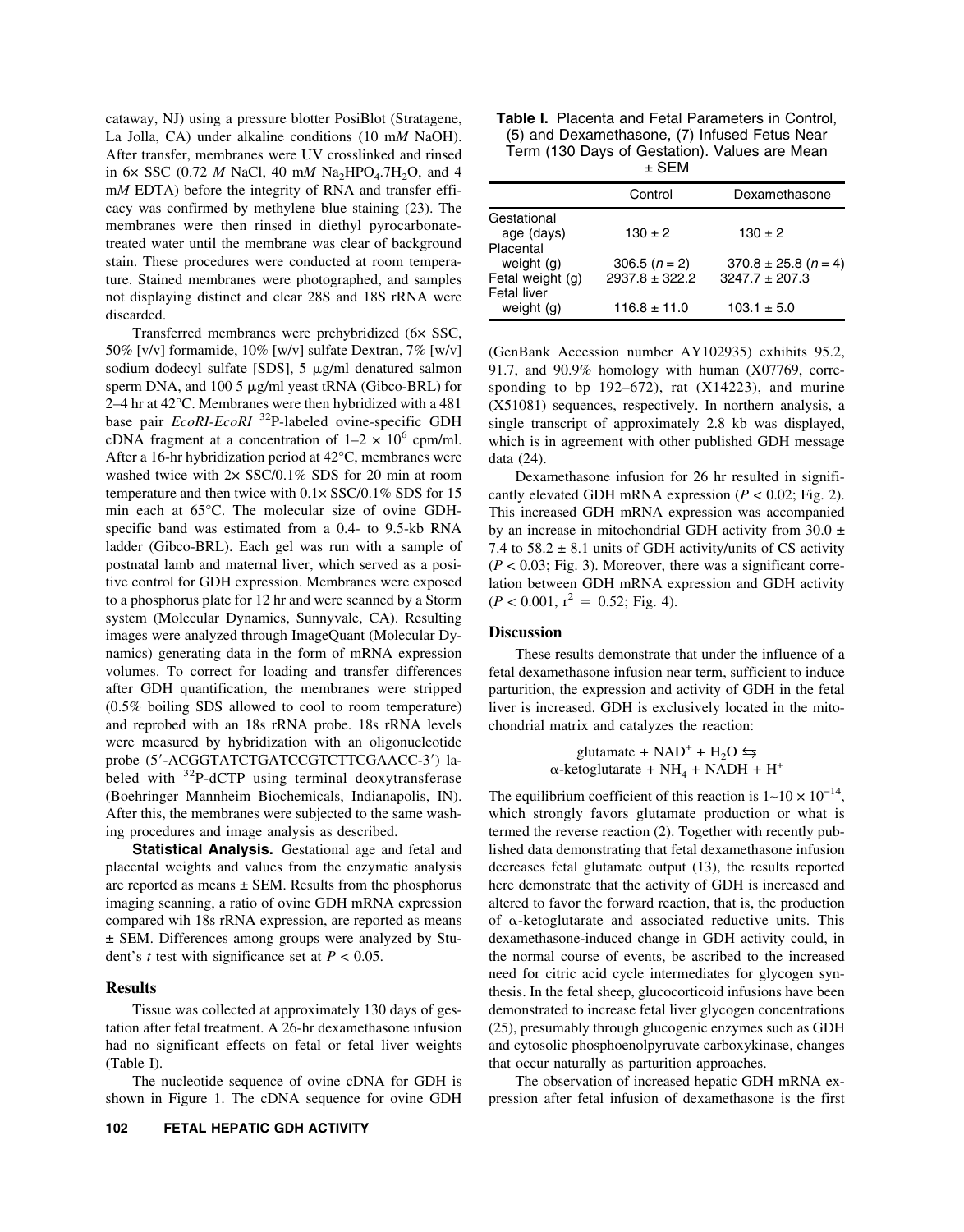| 10                             | 20<br>CTTCAAGATG GTGGAGGGCT TCTTTGACCG CGGTGCCAGC ATCGTGGAGG | 30                                                | 40                           | 50                |                                                                              |
|--------------------------------|--------------------------------------------------------------|---------------------------------------------------|------------------------------|-------------------|------------------------------------------------------------------------------|
| .                              | .                                                            | 11 I I I<br>.                                     | .<br>.                       | .                 |                                                                              |
| CTTCAAGATG                     | GTGGAGGGCT                                                   | TCTTCGATCG                                        | CGGCGCCAGC                   | ATCGTGGAGG        |                                                                              |
| 305                            | 315                                                          | 325                                               | 335                          | 345               |                                                                              |
|                                |                                                              |                                                   |                              |                   |                                                                              |
| 60<br><b>ACAAGCTGGT</b>        | 70                                                           | 80<br>GGAGGACCTC AAGACCCGGG AGACCGAGGA GCAGAAGCGG | 90                           | 100               |                                                                              |
| : : : : : : : : : :            | .                                                            | .                                                 | .<br>.                       | .                 |                                                                              |
| ACAAGCTGGT                     | GGAGGACCTG                                                   | AGGACCCGGG AGAGCGAGGA                             |                              | GCAGAAGCGG        |                                                                              |
| 355                            | 365                                                          | 375                                               | 385                          | 395               |                                                                              |
| 110                            | 120                                                          | 130                                               | 140                          | 150               |                                                                              |
|                                | AACCGGGTGC GTGGCATCCT GCGGATCATC AAGCCCTGCA ACCATGTGCT       |                                                   |                              |                   |                                                                              |
| : : : : : : : : : :            | .                                                            | : : : : : : : : : :                               | : : : : : : : : : :          |                   |                                                                              |
| AACCGGGTGC<br>405              | GCGGCATCCT<br>415                                            | GCGGATCATC<br>425                                 | AAGCCCTGCA<br>435            | ACCATGTGCT<br>445 |                                                                              |
|                                |                                                              |                                                   |                              |                   |                                                                              |
| 160                            | 170                                                          | 180                                               | 190                          | 200               |                                                                              |
| <b>GAGCCTGTCC</b>              |                                                              | TTCCCCATCC GGCGCGACGA CGGCTCCTGG GAAGTCATTG       |                              |                   |                                                                              |
| .<br>$\sim$ $\sim$<br><b>.</b> | : : : : : : : : : :                                          | .                                                 | .                            | $\mathbf{1}$<br>. |                                                                              |
| GAGTCTCTCC<br>455              | TTCCCCATCC<br>465                                            | 475                                               | GGCGCGACGA CGGCTCCTGG<br>485 | GAGGTCATCG<br>495 |                                                                              |
|                                |                                                              |                                                   |                              |                   |                                                                              |
| 210                            | 220                                                          | 230                                               | 240                          | 250               | <b>Figure 1.</b> The sequence for sheep cDNA for                             |
|                                | AGGGCTACCG GGCCCAGCAC AGCCAGCACC GCACGCCCTG CAAGGGAGGT       |                                                   |                              |                   | glutamate dehydrogenase (GenBank acces-                                      |
| .<br>AAGGCTACCG                | : : : : : : : : : :<br>GGCCCAGCAC                            | .<br>AGCCAGCACC                                   | .<br>.<br>GCACGCCCTG         | .<br>CAAGGGAGGT   | sion number AY102935) aligned with the se-<br>quence for human GDH (M20867). |
| 505                            | 515                                                          | 525                                               | 535                          | 545               |                                                                              |
|                                |                                                              |                                                   |                              |                   |                                                                              |
| 260                            | 270<br>ATCCGTTACA GCACCGATGT                                 | 280<br><b>GAGTGTAGAC</b>                          | 290<br>GAAGTTAAAG            | 300<br>CTCTGGCTTC |                                                                              |
| .                              | .<br>.                                                       | : : : : : : : : :                                 | : : : : :<br>.               | ÷ ÷<br>.          |                                                                              |
|                                | ATCCGTTACA GCACTGATGT                                        | GAGTGTAGAT                                        | GAAGTAAAAG                   | CTTTGGCTTC        |                                                                              |
| 555                            | 565                                                          | 575                                               | 585                          | 595               |                                                                              |
| 310                            | 320                                                          | 330                                               | 340                          | 350               |                                                                              |
|                                | TCTGATGACG TATAAGTGTG                                        | CAGTGGTTGA                                        | TGTGCCATTT                   | <b>GGGGGTGCCA</b> |                                                                              |
| .                              | .                                                            | : : :<br>.<br>-7                                  | : :<br>: : :                 | - 1               |                                                                              |
| TCTGATGACA<br>605              | TACAAGTGTG<br>615                                            | CAGTGGTTGA<br>625                                 | TGTGCCGTTT<br>635            | GGGGGTGCTA<br>645 |                                                                              |
|                                |                                                              |                                                   |                              |                   |                                                                              |
| 360                            | 370                                                          | 380                                               | 390                          | 400               |                                                                              |
|                                | AAGCTGGTGT TAAGATCAAT CCCAAGAACT ATACTGATAA CGAATTGGAA       |                                                   |                              |                   |                                                                              |
|                                | AAGCTGGTGT TAAGATCAAT CCCAAGAACT ATACTGATAA TGAATTGGAA       |                                                   |                              | .                 |                                                                              |
| 655                            | 665                                                          | 675                                               | 685                          | 695               |                                                                              |
|                                |                                                              |                                                   |                              |                   |                                                                              |
| 410                            | 420<br>AAGATCACAA GGAGGTTCAC CATGGAGCTG GCAAAGAAGG GCT       | 430                                               | 440                          |                   |                                                                              |
| .                              |                                                              |                                                   | .                            |                   |                                                                              |
|                                | AAGATCACAA GGAGGTTCAC CATGGAGCTA GCAAAAAAGG GCT              |                                                   |                              |                   |                                                                              |
| 705                            | 715                                                          | 725                                               | 735                          |                   |                                                                              |

report of *in utero* alterations in liver enzymatic activity in the fetal sheep relative to glutamine/glutamate metabolism. Glucocorticoid-induced increases in hepatic GDH activity reported in this study are similar to those found previously in adult (4) and fetal (3, 9, 24) rats, and the measured GDH activity nearly doubled in this study after the 26-hr dexamethasone administration. In the rat, a relatively low activity of hepatic GDH has been described with activity increasing just prior to birth (3, 24), where an increase in glucocorticoid concentration would be expected. Moreover, maximal GDH mRNA expression levels are generally reached 2 days prior to birth, declining to prebirth levels,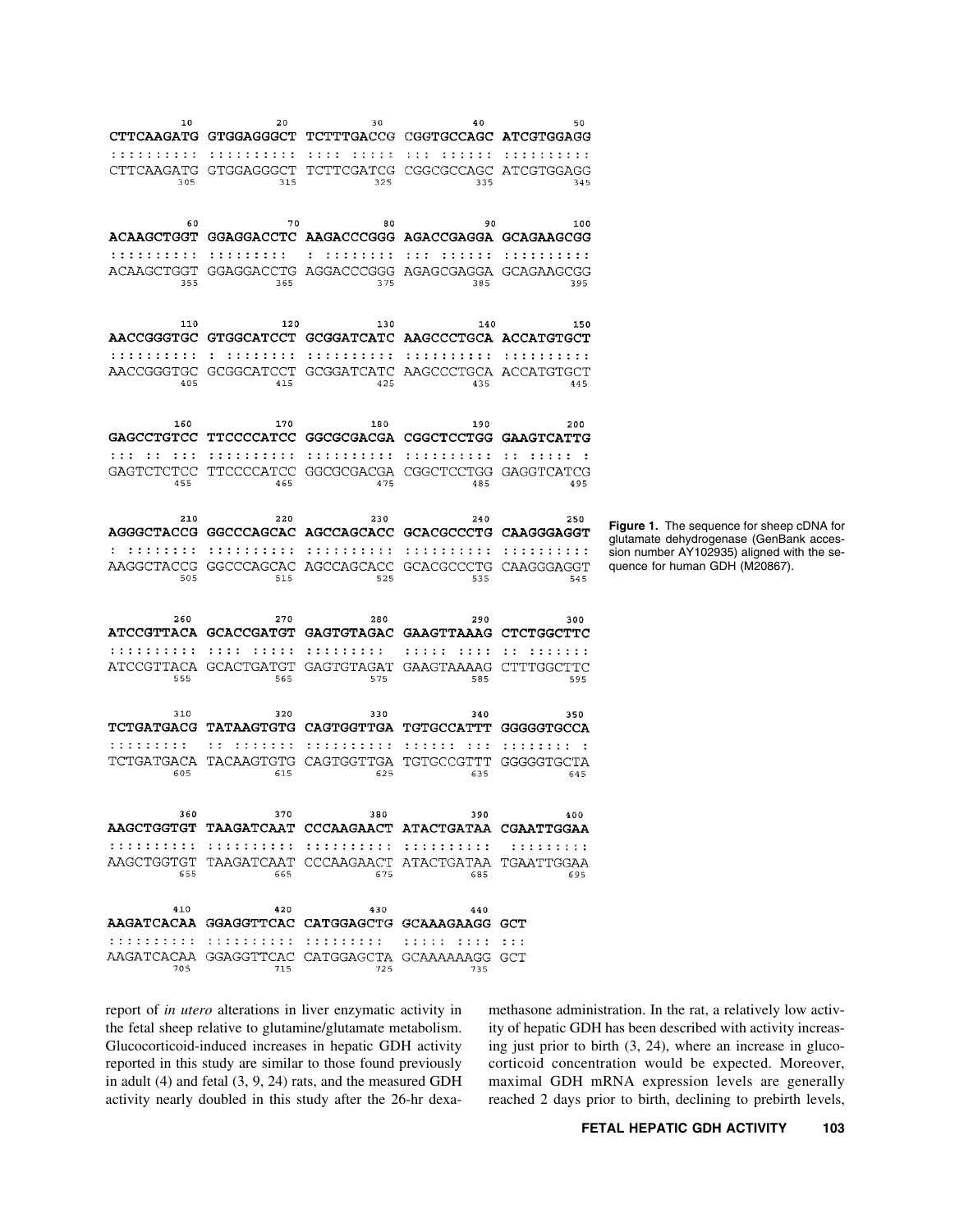

**Figure 2.** Northern blot analysis of oGDH mRNA fetal hepatic levels of control and dexamethasone-infused fetuses after 26 hr of dexamethasone infusion. A single transcript was determined at approximately 2.8 kb. Quantification of the oGDH mRNA levels normalized to the signal from 18s mRNA is shown below. Values are means  $\pm$  SEM.

and then rising again to peak levels at 3–4 postnatal weeks (24). Of additional interest is the observation that in the rat placenta, as gestation advances, GDH activity actually decreases (9), suggesting a change in the placental metabolism of glutamate and placental production of ammonia. This change may occur as the placental role in fetoplacental



**Figure 3.** Hepatic GDH activity per citrate synthase activity for control and dexamethasone-treated fetuses after 26 hr of dexamethasone infusion. Values are means  $\pm$  SEM.

amino acid metabolism decreases and the fetus becomes the major regulator of fetoplacental amino acid metabolism. During the prenatal period, GDH mRNA expression is regulated at both the translational level as well as at the pretranslational level, whereas after birth, GDH expression is thought to be regulated predominantly at the pretranslational level (24). Studies in adult rats have shown that  $T_3$ treatment and cortisol increase the level of GDH, suggesting hormonal regulation of this gene (5). The induction of GDH activity by thyroid hormones is partly inhibited by blocking *de novo* protein synthesis, suggesting that  $T_3$  is involved in altering gene transcription as well as specific enzyme characteristics (5). During fetal life, regulation of GDH through thyroid hormone interactions have not yet been reported, though the branched chain amino acids, leucine, isoleucine, and valine are also reported to enhance GDH activity during fetal life (26).

In conclusion, we have demonstrated that infusion of dexamethasone induces significant increases in GDH message expression and GDH activity. These data are consistent with the *in vivo* studies, which have shown a redirection of glutamine carbon away from net hepatic glutamate release and into the citric acid cycle through the forward reaction catalyzed by GDH, i.e., glutamate to oxoglutarate.